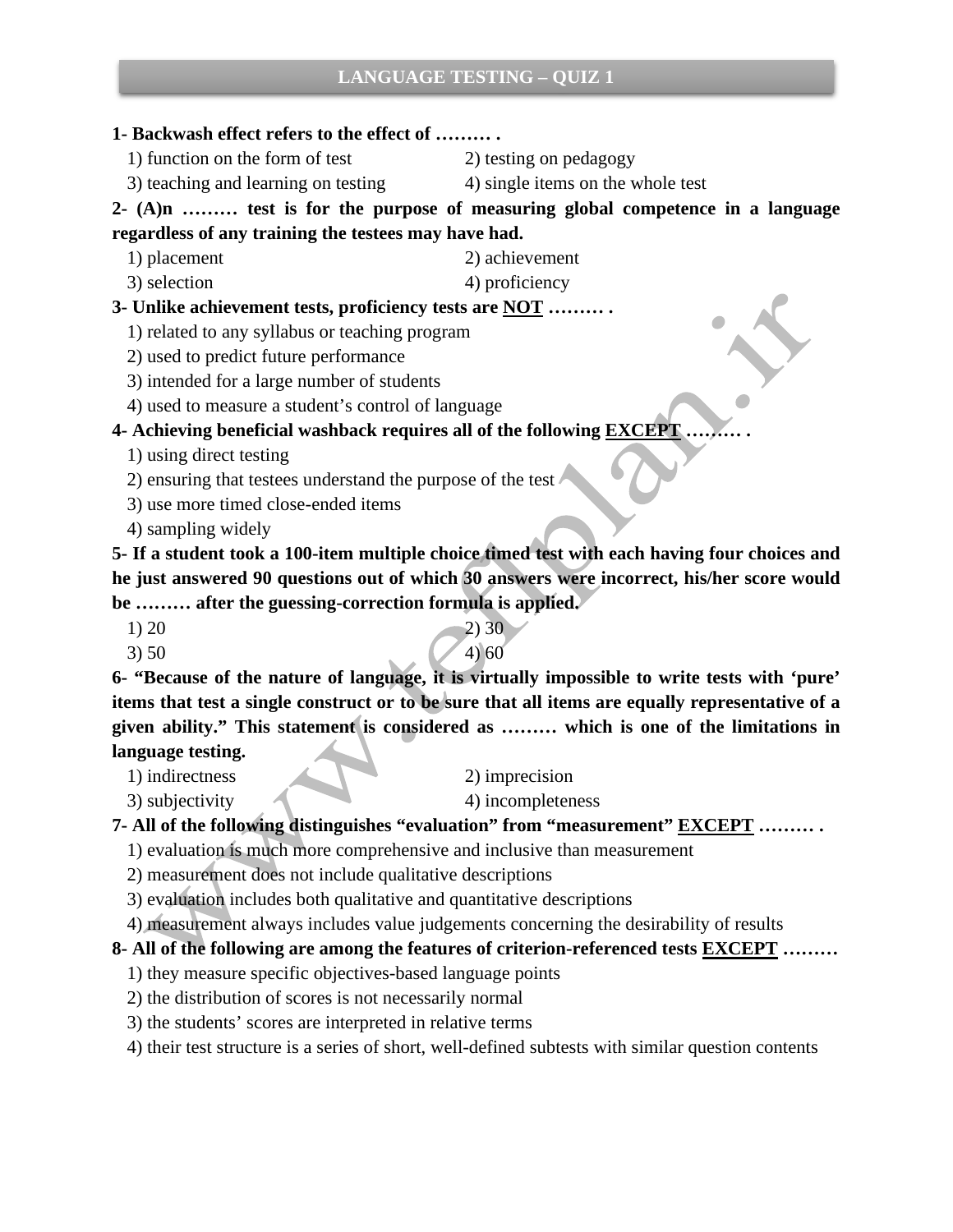#### **9- Subjectivity or objectivity of the test refers to ……… .**

- 1) the way a test item is scored 2) the form of the test
	-
- 

# 3) the function of the test  $\begin{pmatrix} 4 \end{pmatrix}$  the psycholinguistic classification of a test

### **10- The chief criticism of multiple-choice items is that they ……… .**

- 1) fail to discriminate well among the testees
- 2) require careful preparation and construction
- 3) are not useful means of testing at the lower levels
- 4) do not lend themselves to testing language as communication

### **11- An important factor about selection tests is that ……… .**

- 1) when passing score is determined, there should be some limitation for those who get the score.
- 2) when failing score is determined, there should be some more instruction

3) when passing score is determined, there should not be any limitation for those who obtain the score

4) when failing score is determined, there should not be any instruction

### **12- The difference between teacher-made tests and standardized tests in the purpose and use is that ……… .**

1) teacher-made tests may be hurried and haphazard but standardized tests are meticulous

2) teacher-made tests are used for measuring particular objectives but standardized tests are used for measuring broad curriculum objectives

3) teacher-made tests do not follow a uniform direction but standardized tests are used for measuring broad curriculum objectives

4) teacher-made tests are used for measuring particular objectives but standardized tests are determined by subject matter experts

## **13- Which of the following is NOT a type of self-assessment?**

- 1) Indirect assessment of general competence
- 2) Metacognitive assessment
- 3) Behavioral assessment
- 4) Socioaffective assessment

## **14- Which of the following statements is NOT true about alternative assessment?**

- 1) They are usually formative rather than summative in function.
- 2) They are often low-stakes in terms of consequences.
- 3) They are claimed to have beneficial washback effects.
- 4) They are less accountable to individual learners than traditional testing.

### **15- In behavioral sciences, a procedure designed to elicit a specific sample of behavior is referred to as ……… .**

- 
- 1) test 2) measurement
- 3) evaluation 4) assessment
-